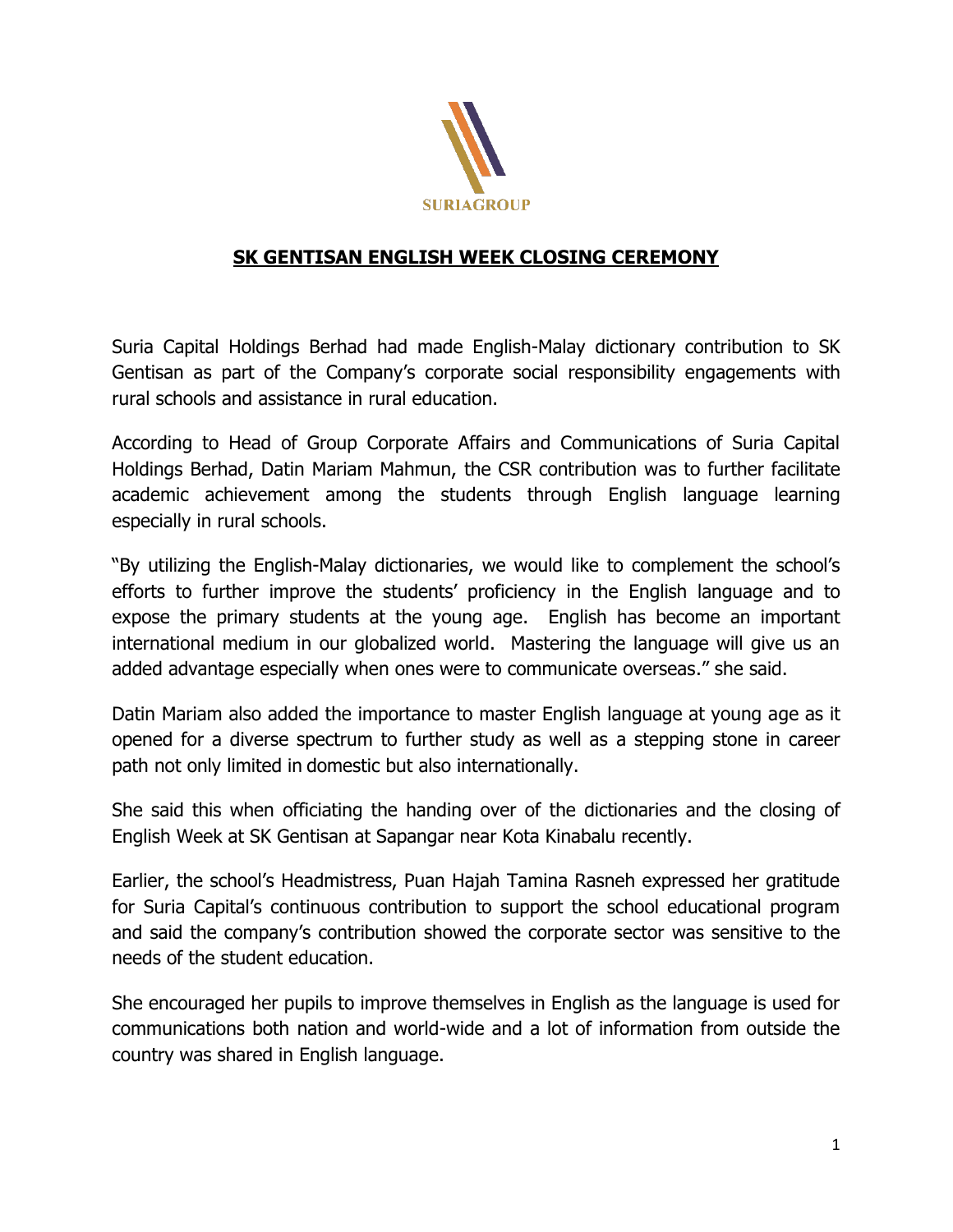Themed "English is Fun & Awesome!", SK Gentisan held its English Week program for its pupils to learn and use English outside classroom through fun and engaging communicative activities. The aim was to boost their confidence in using the English language not only for the purpose of examination but also to prepare them for the real world.

Some of the activities conducted were Short Reading Competition, Spelling Bee, English Song Karaoke, Compound Word and 'Oh My Dictionary!'. The program received an overwhelming response from the students and was made possible through the efforts of the English Department lead its Head, Ms Nelly Midir.

For Media Enquiries, please contact:

Datin Mariam Mahmun **Head** Group Corporate Affairs and Communications

Tel: 088-257788 HP: 019-821 9888 Email: [mariam@suriaplc.com.my](mailto:mariam@suriaplc.com.my)